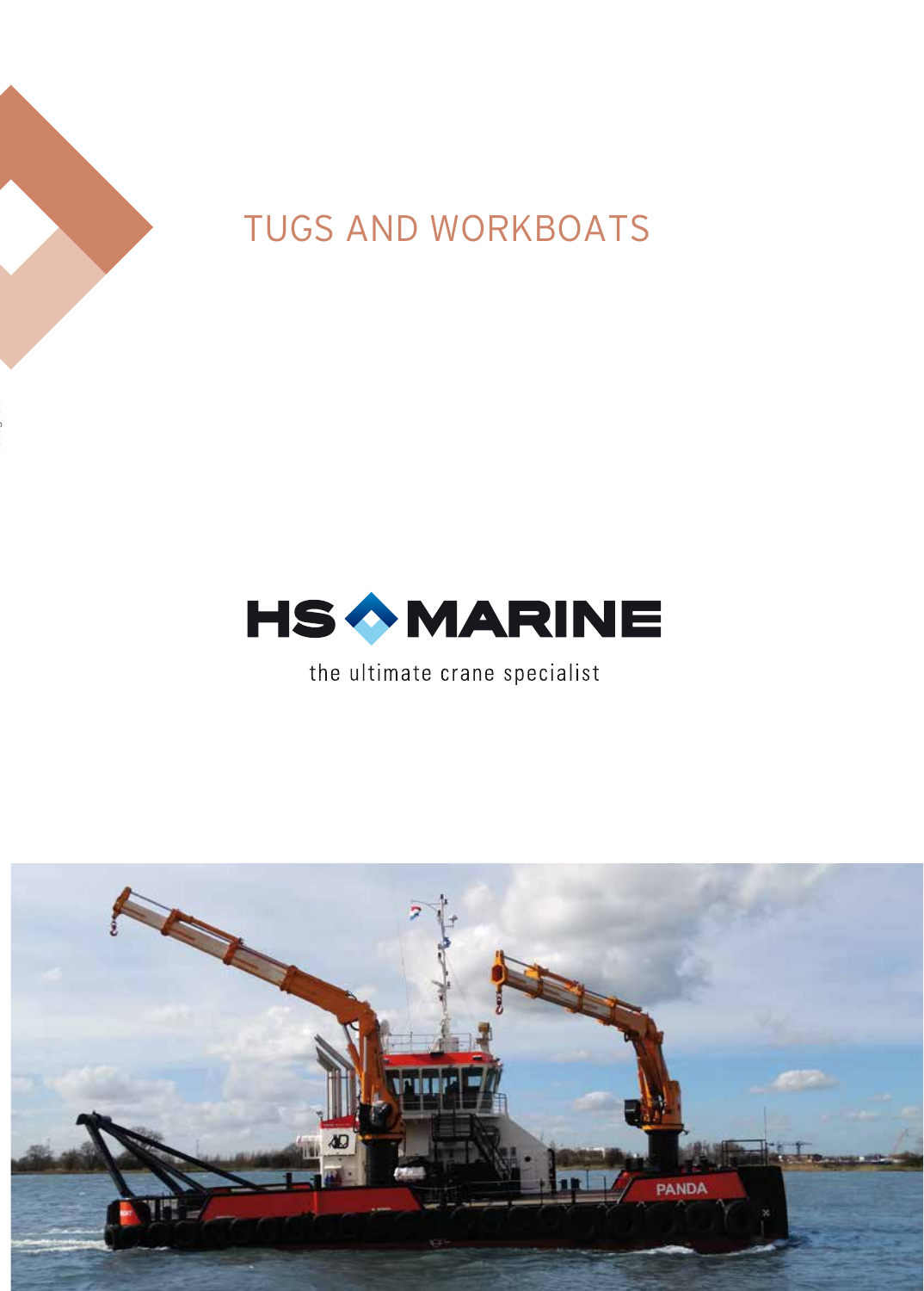#### **SAFETY**

HS.Marine designs and develops hoisting equipment able to guarantee the highest level of safety:

- all HS.Marine cranes are designed exclusively for marine application;
- the quality of all production processes is constantly monitored by the quality management system;
- each crane is fully tested before delivery;
- all components come from first quality suppliers; - the electronic system is reliable and stable.
- 





### **TOP QUALITY SERVICE**

As the business is more and more worldwide, for minimizing the customers' cost, HS.Marine has focused on reliability and assistance.

HS.Marine never lets his customers down.

Never closed for holidays and provided with a huge stock of spares, HS.Marine is able to face eventual urgencies worldwide.

The After Sales and Service Department gives the best support, working closely with customers.

Beyond that our personnel is always ready to travel anywhere for supporting our customers, all cranes above the size AKC115 have, as standard, an advanced safety system for the remote assistance, allowing diagnostic, troubleshooting and crane parameters setting by remote.



## **CRANES DESIGNED FOR TUGS AND WORKBOATS**

The tug and workboat fleet demands equipment of the highest level of quality to ensure reliable operations. HS.Marine cranes are the right solution.

All HS.Marine structures have been designed to take up heavy lateral forces and to have low value of flexing. HS.Marine cranes can work in any configurations: no matter if the boom is fully extended vertically or if it is knuckled downwards. In every position the safe working load can be moved by any crane cylinders, including the telescopic ones. All cranes are provided with a powerful slewing system composed by slew bearing and gearboxes able to perfectly drive the crane even with relevant angle of inclination and side forces.

We specifically design cranes for tugs and workboats.





### **RELIABILITY**

HS.Marine design focus is RELIABILITY, combined with easy and low maintenance.

All components have been designed and selected to guarantee world wide availability, easy inspection, low maintenance and easy service.

Our cranes are prepared for the tough marine environment. Fully watertight controls are also available.

Our obsession to detail, and our tough testing, make our cranes THE RELIABLE SOLUTION.



reducing operational costs.

This is the reason why we get so many satisfied and repeated customers.

The HS.MARINE design concept, the quality of the components and the HS.Marine surface treatment reduce maintenance and lifetime costs, simplify inspection and minimize the need for spares and recoating.